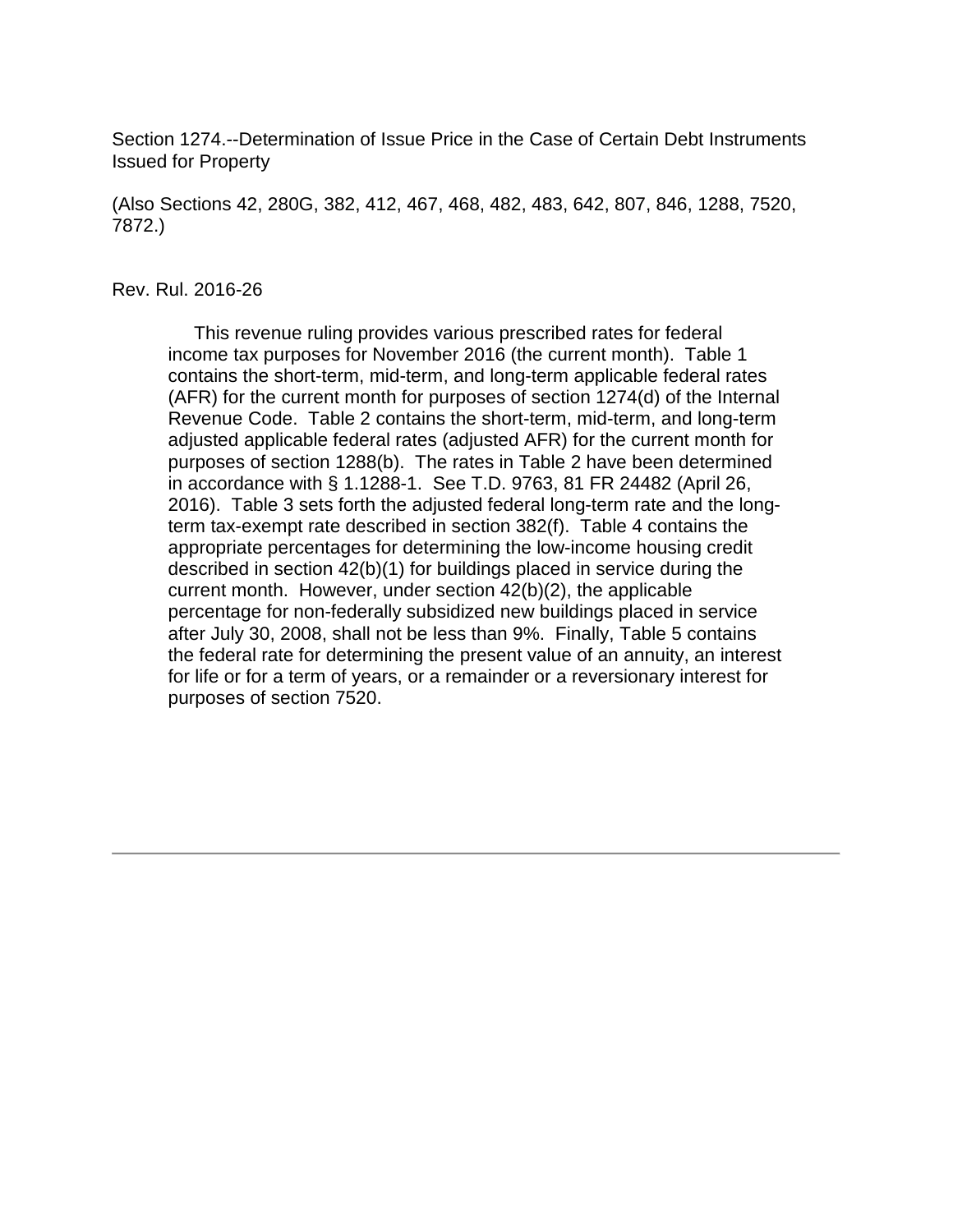# REV. RUL. 2016-26 TABLE 1

# Applicable Federal Rates (AFR) for November 2016

|            | <b>Period for Compounding</b> |            |           |                |  |  |
|------------|-------------------------------|------------|-----------|----------------|--|--|
|            | Annual                        | Semiannual | Quarterly | <b>Monthly</b> |  |  |
|            |                               |            |           |                |  |  |
|            | Short-term                    |            |           |                |  |  |
| <b>AFR</b> | .68%                          | .68%       | .68%      | .68%           |  |  |
| 110% AFR   | .75%                          | .75%       | .75%      | .75%           |  |  |
| 120% AFR   | .82%                          | .82%       | .82%      | .82%           |  |  |
| 130% AFR   | .88%                          | .88%       | .88%      | .88%           |  |  |
|            | Mid-term                      |            |           |                |  |  |
| <b>AFR</b> | 1.33%                         | 1.33%      | 1.33%     | 1.33%          |  |  |
| 110% AFR   | 1.47%                         | 1.46%      | 1.46%     | 1.46%          |  |  |
| 120% AFR   | 1.61%                         | 1.60%      | 1.60%     | 1.59%          |  |  |
| 130% AFR   | 1.74%                         | 1.73%      | 1.73%     | 1.72%          |  |  |
| 150% AFR   | 2.01%                         | 2.00%      | 2.00%     | 1.99%          |  |  |
| 175% AFR   | 2.34%                         | 2.33%      | 2.32%     | 2.32%          |  |  |
|            | Long-term                     |            |           |                |  |  |
|            |                               |            |           |                |  |  |
| <b>AFR</b> | 2.07%                         | 2.06%      | 2.05%     | 2.05%          |  |  |
| 110% AFR   | 2.28%                         | 2.27%      | 2.26%     | 2.26%          |  |  |
| 120% AFR   | 2.49%                         | 2.47%      | 2.46%     | 2.46%          |  |  |
| 130% AFR   | 2.70%                         | 2.68%      | 2.67%     | 2.67%          |  |  |
|            |                               |            |           |                |  |  |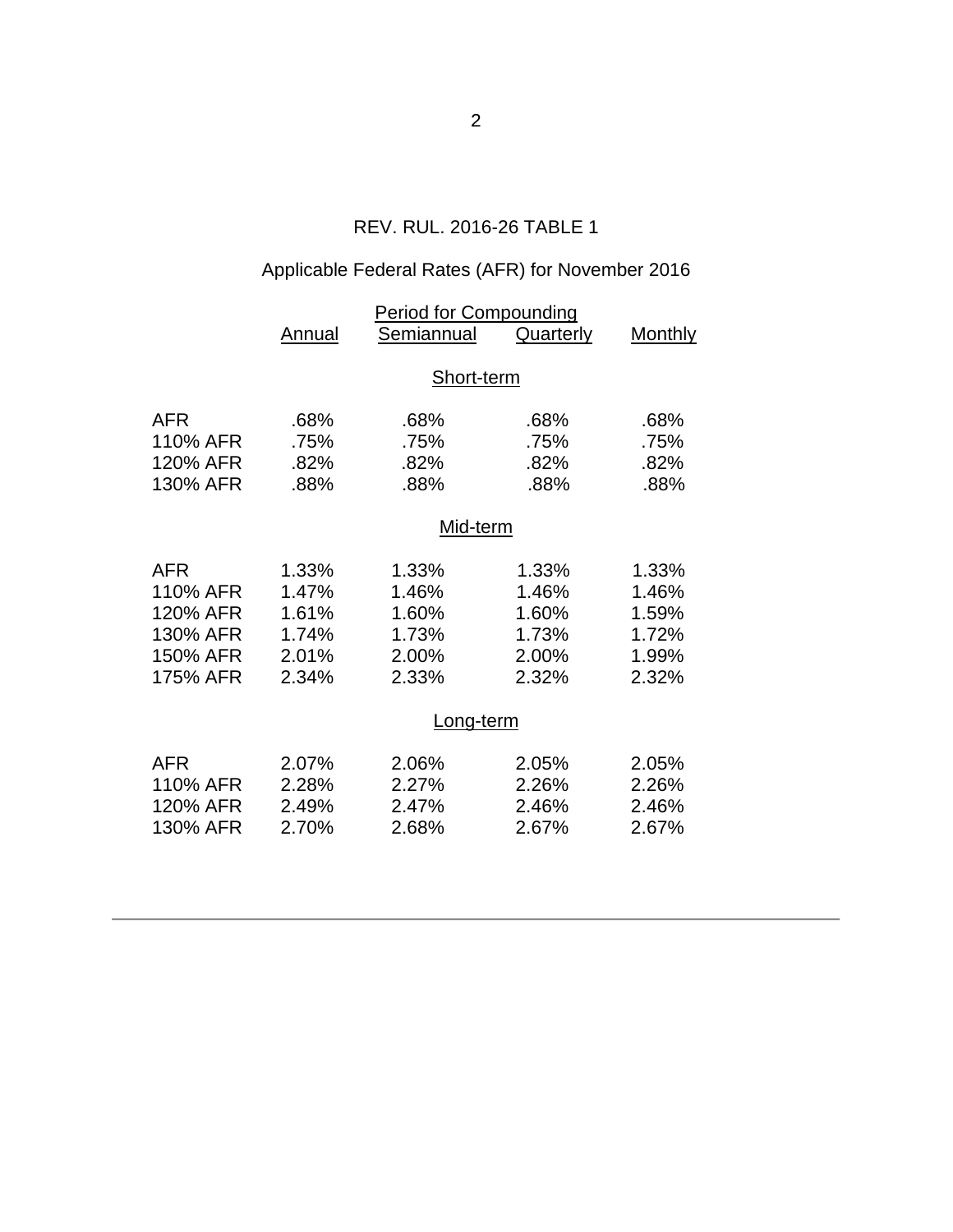### REV. RUL. 2016-26 TABLE 2

# Adjusted AFR for November 2016

| <b>Period for Compounding</b> |        |            |           |         |  |  |
|-------------------------------|--------|------------|-----------|---------|--|--|
|                               | Annual | Semiannual | Quarterly | Monthly |  |  |
| Short-term<br>adjusted AFR    | .51%   | .51%       | .51%      | .51%    |  |  |
| Mid-term<br>adjusted AFR      | .99%   | .99%       | .99%      | .99%    |  |  |
| Long-term<br>adjusted AFR     | 1.54%  | 1.53%      | 1.53%     | 1.53%   |  |  |

### REV. RUL. 2016-26 TABLE 3

## Rates Under Section 382 for November 2016

| Adjusted federal long-term rate for the current month                                                                                                                                | 1.54% |
|--------------------------------------------------------------------------------------------------------------------------------------------------------------------------------------|-------|
| Long-term tax-exempt rate for ownership changes during the<br>current month (the highest of the adjusted federal long-term<br>rates for the current month and the prior two months.) | 1.54% |